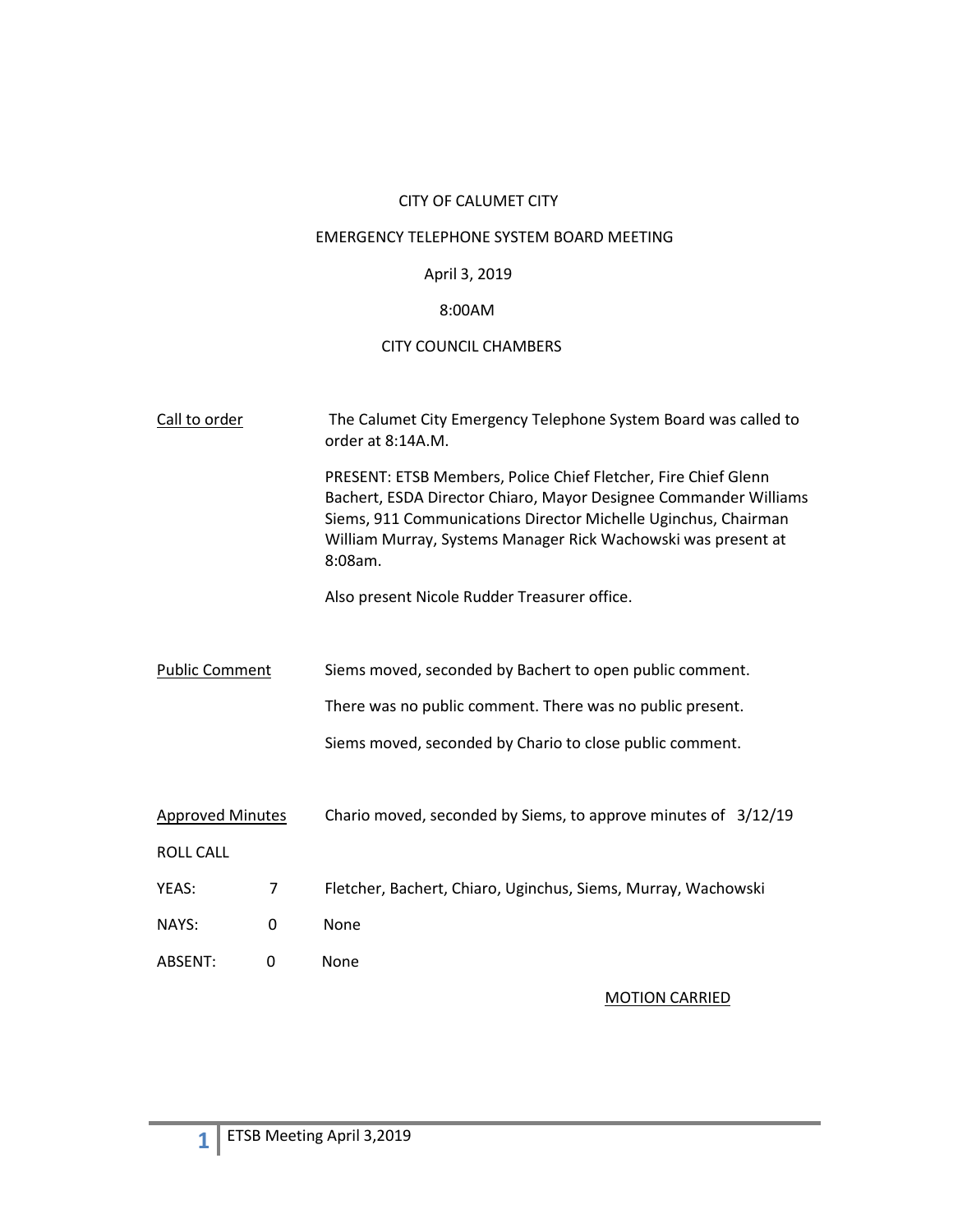## Old Business A/C replacement in Directors office

Wachowski advised had two proposals one from Bud's Mechanical and one from Lansing heating and cooling the other companies he had come out did not send in their proposals. Bachert advised that asked Bud's Mechanical for an updated quote to match the unit that Lansing was giving a quote on and that he only gave the specification on what the proposal was never gave Bud's Mechanical what Lansing heating and cooling was quoting. Uginchus advised that a few of the companies were hesitant to send a proposal due to past history of untimely payments. Murray asked Wachowaski what he asked the companies to give a quote on. Wachowaski advised a new working unit, no specifications. Motion made to accept Bud's Mechanical proposal in the amount of \$9,994.00 for replacement Carrie A/C unit in Directors office.

Siems moved, seconded by Wachowski

## ROLL CALL

- YEAS: 7 Fletcher, Bachert, Chiaro, Uginchus, Murray, Siems, Wachowski
- NAYS: 0 NONE
- ABSENT: 0 NONE

## MOTION CARRIED

New Business National Telecommunicators Week April 14<sup>th</sup>-20<sup>th</sup>.

Uginchus advised board to stop up and see dispatcher; we will also have treats for dispatchers. Uginchus is asking the 911 Board for \$100.00 for spending on food. Murray and Siems advised was not sure if was allowed would look into it. Fletchers encouraged all the board members to stop up and thank the dispatchers for all their hard work they do.

Murray advised if allowed motion to spend \$100.00 for National Telecommunicators week.

Siems moved, seconded by Bachert

- ROLL CALL
- YEAS: 7 Fletcher, Bachert, Chiaro, Uginchus, Murray, Siems, Wachowski
- NAYS: 0 NONE
- ABSENT: 0 NONE

**2**

#### MOTION CARRIED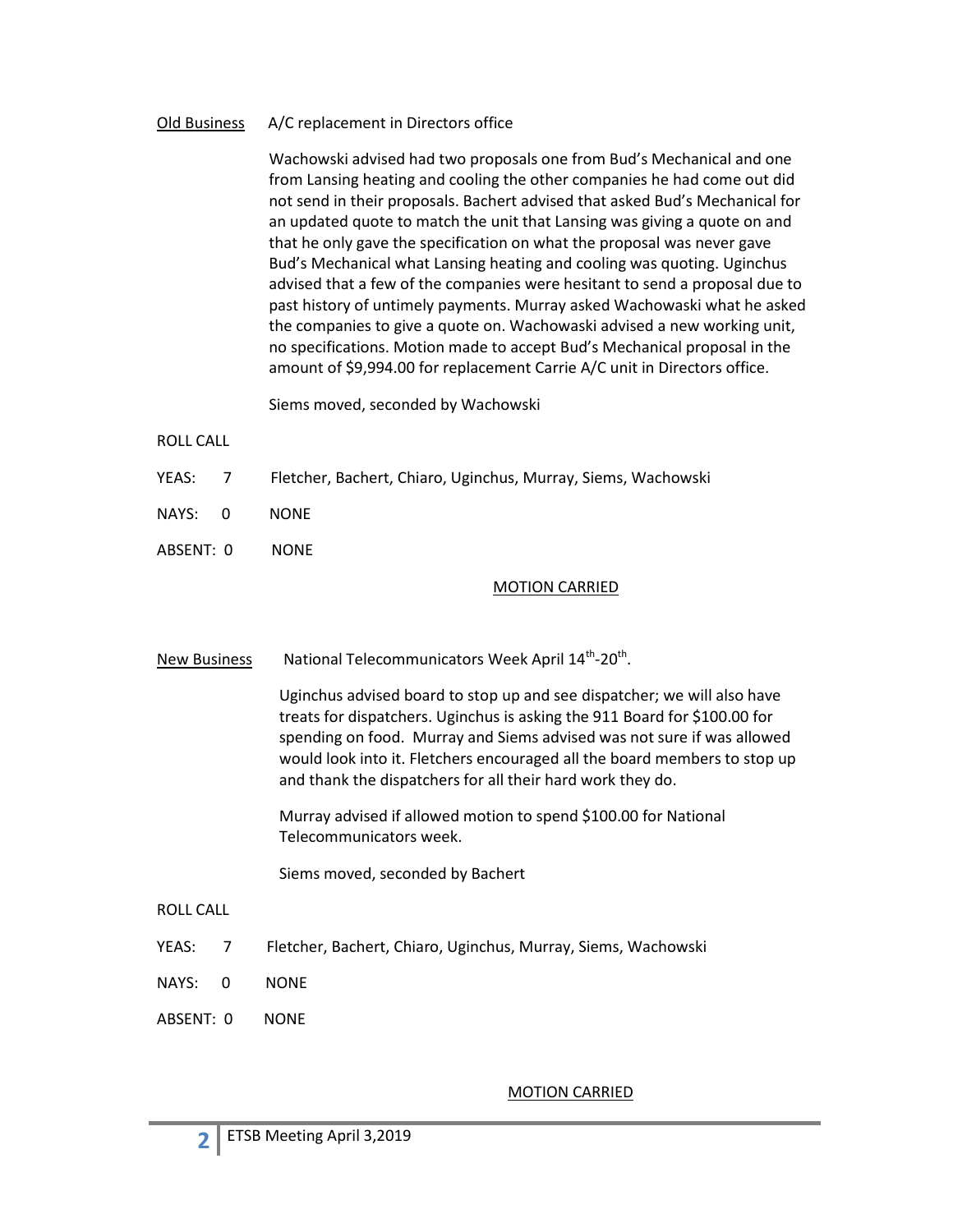Miner contract renewal for radios and dispatch consoles

Uginchus advised they contract is up for radios and dispatch consoles. There was an increase as a few of our channels are no longer under warranty. Past contract was \$1,312.00. The renewal contract would be \$1526.00. Bachert advised was just an invoice. Uginchus advised that was all Miner had given her. Murray made motion to defer to next meeting to get contract.

Murray moved, seconded by Chiaro

## ROLLCALL

- YEAS: 6 Fletcher, Bachert, Chiaro, Uginchus, Murray, Wachowski
- NAYS: 1 Siems
- ABSENT: 0 NONE

## MOTION CARRIED

Treasurer's Report Nicole Rudder was present from the Treasurer's office.

NG9-1-1 Grant Payment \$132,611.47

Rudder advised that the grant was filled out incorrectly and that the FEIN number used was for the City, not the ETSB board number and that the Mayor had signed for it. Rudder advised that the money from the Next Generation grant belongs to the city. Rudder then advised that the 911 Board president should have signed it. Rudder stated that she spoke with Kasperek and he stated that the ETSB board should send an invoice to the city in the amount of 132,611.47 so that the city can give that money back to the ETSB board. Motion was made to send invoice to City Council to have Next Generation money transferred to the ETSB board.

Murray moved, seconded by Bachert

- ROLL CALL
- YEAS: 6 Fletcher, Bachert, Chiaro, Uginchus, Murray, Wachowski
- NAYS: 1 Siems
- ABSENT: 0 NONE

#### MOTION CARRIED

Murray asked Siems what was his reasoning for voting no. Siems advised that we should ask the state if we could amend the FEIN number and signature page. Just wants to ensure we do this correctly